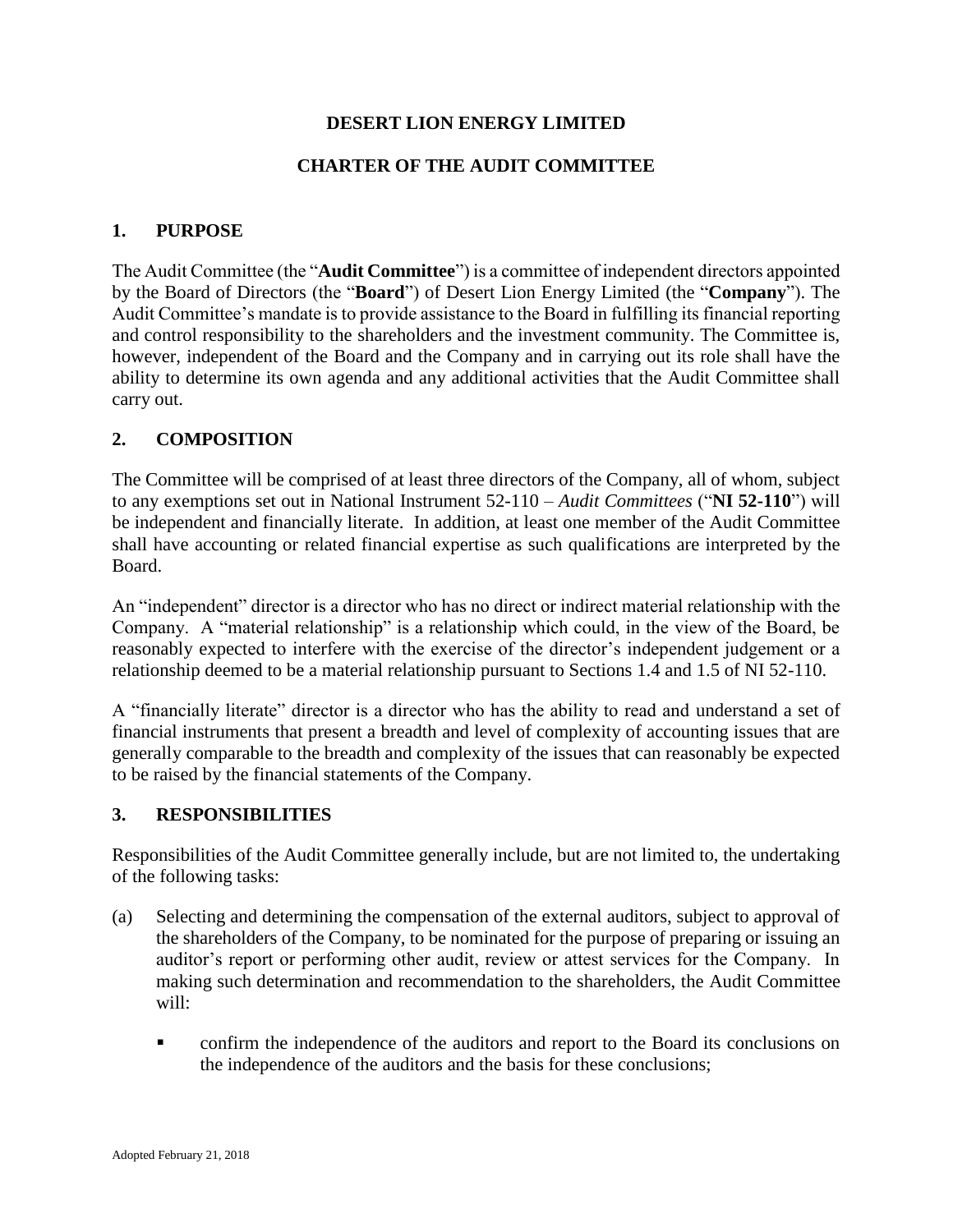- meet with the auditors and financial management to review the scope of the proposed audit for the current year, and the audit procedures to be used; and
- obtain from the external auditors, confirmation that they are participants in good standing in the Canadian Public Accountability Board oversight program and other legal or regulatory requirements with respect to the audit of the financial statements of the Company.
- (b) Overseeing the work of the external auditor engaged for the purpose of preparing or issuing an auditor's report or performing other audit, review or attest services for the Company, including the resolution of disagreements between management and the external auditor regarding financial reporting. In overseeing such work, the Audit Committee will:
	- review with the external auditors any audit problems or difficulties and management's response;
	- **Example 3** at least annually obtain and review a report prepared by the external auditors describing (i) the auditors' internal quality-control procedures; and (ii) any material issues raised by the most recent internal quality-control review, or peer review, of the auditors, and reviewing any steps taken to deal with such issues;
	- serve as an independent and objective party to monitor the Company's financial reporting process and internal control system and overseeing management's reporting on internal control;
	- **Provide open lines of communication among the external auditors, financial and senior** management, and the Board for financial reporting and control matters;
	- **In make inquiries of management and the external auditors to identify significant** business, political, financial and control risks and exposures and assess the steps management has taken to minimize such risks to the Company;
	- establish procedures to ensure that the Audit Committee meets with the external auditors on a regular basis in the absence of management;
	- ensure that the external auditors prepare and deliver annually a detailed report covering (i) critical accounting policies and practices to be used; (ii) material alternative treatments of financial information within generally accepted accounting principles that have been discussed with management, ramifications of the use of such alternative disclosures and treatments, and the treatment preferred by the external auditors; (iii) other material written communications between the external auditors and management such as any management letter or schedule of unadjusted differences; and (iv) such other aspects as may be required by the Audit Committee or legal or regulatory requirements;
	- consider any reports or communications (and management's responses thereto) submitted to the Audit Committee by the external auditors, including reports and communications related to: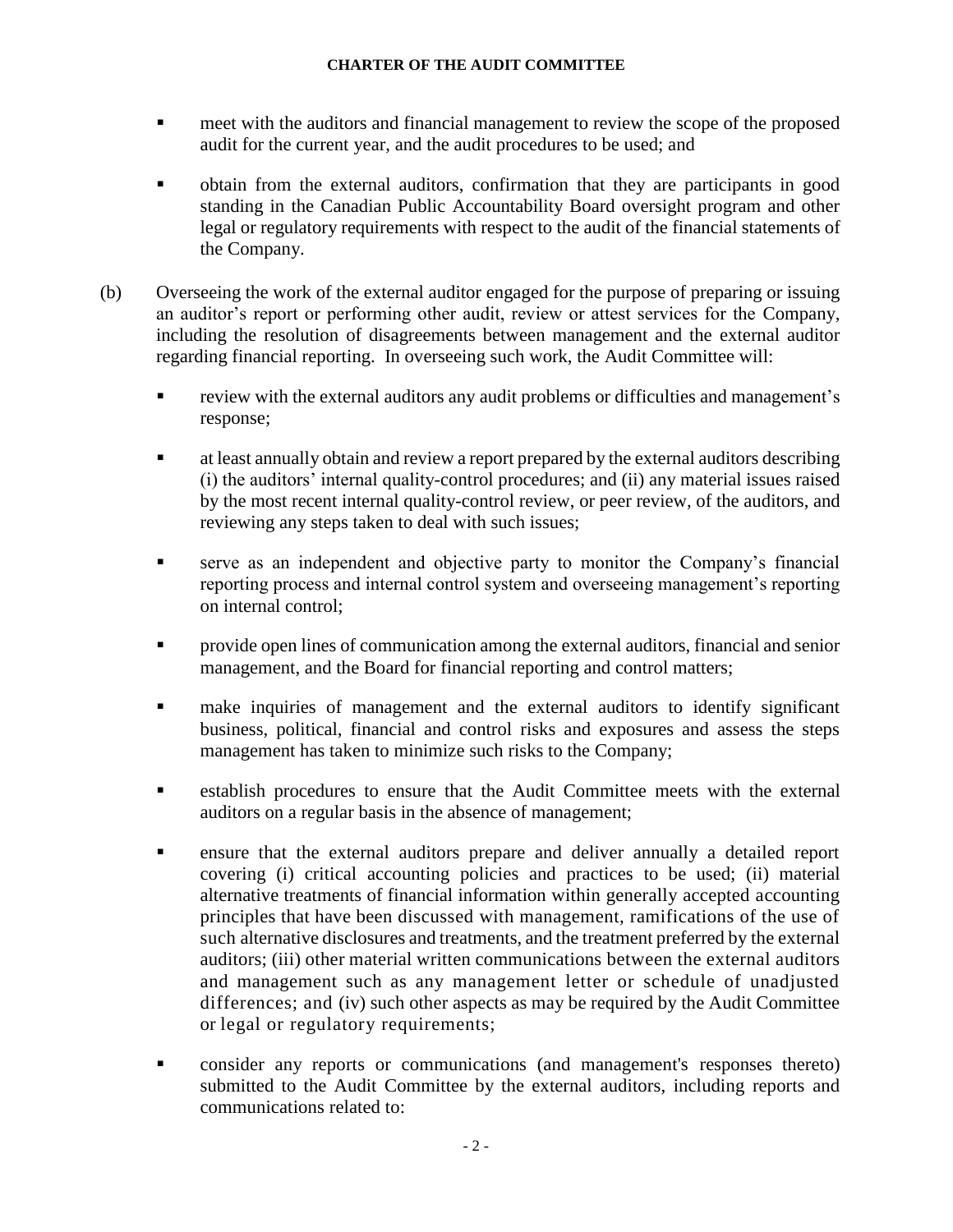- (i) deficiencies noted following the audit of the design and operation of internal controls;
- (ii) consideration of fraud in the audit of the financial statements;
- (iii) detection of illegal acts;
- (iv) the external auditors' responsibility under generally accepted auditing standards;
- (v) significant accounting policies;
- (vi) management judgements and accounting estimates;
- (vii) adjustments arising from the audit;
- (viii) the responsibility of the external auditors for other information in documents containing audited financial statements;
- (ix) disagreements with management;
- (x) consultation by management with other accountants;
- (xi) major issues discussed with management prior to retention of the external auditors;
- (xii) difficulties encountered with management in performing the audit;
- (xiii) the external auditors judgements about the quality of the entity's accounting principles; and
- (xiv) any reviews of unaudited interim financial information conducted by the external auditors;
- review the form of opinion the external auditors propose to render to the Audit Committee, the Board and shareholders; and
- discuss significant changes to the Company's auditing and accounting principles, policies, controls, procedures and practices proposed or contemplated by the external auditors or management, and the financial impact thereof.
- (c) Pre-approving all non-audit services to be provided to the Company or its subsidiaries by the Company's external auditor, subject to any exemptions set out in NI 52-110. Notwithstanding the pre-approval process, the Audit Committee will ensure that the external auditors are prohibited from providing the following non-audit services and will determine which other non-audit services the external auditors are prohibited from providing:
	- bookkeeping or other services related to the accounting records or financial statements of the Company;
	- **•** financial information systems design and implementation;
	- appraisal or valuation services, fairness opinions, or contribution-in-kind reports;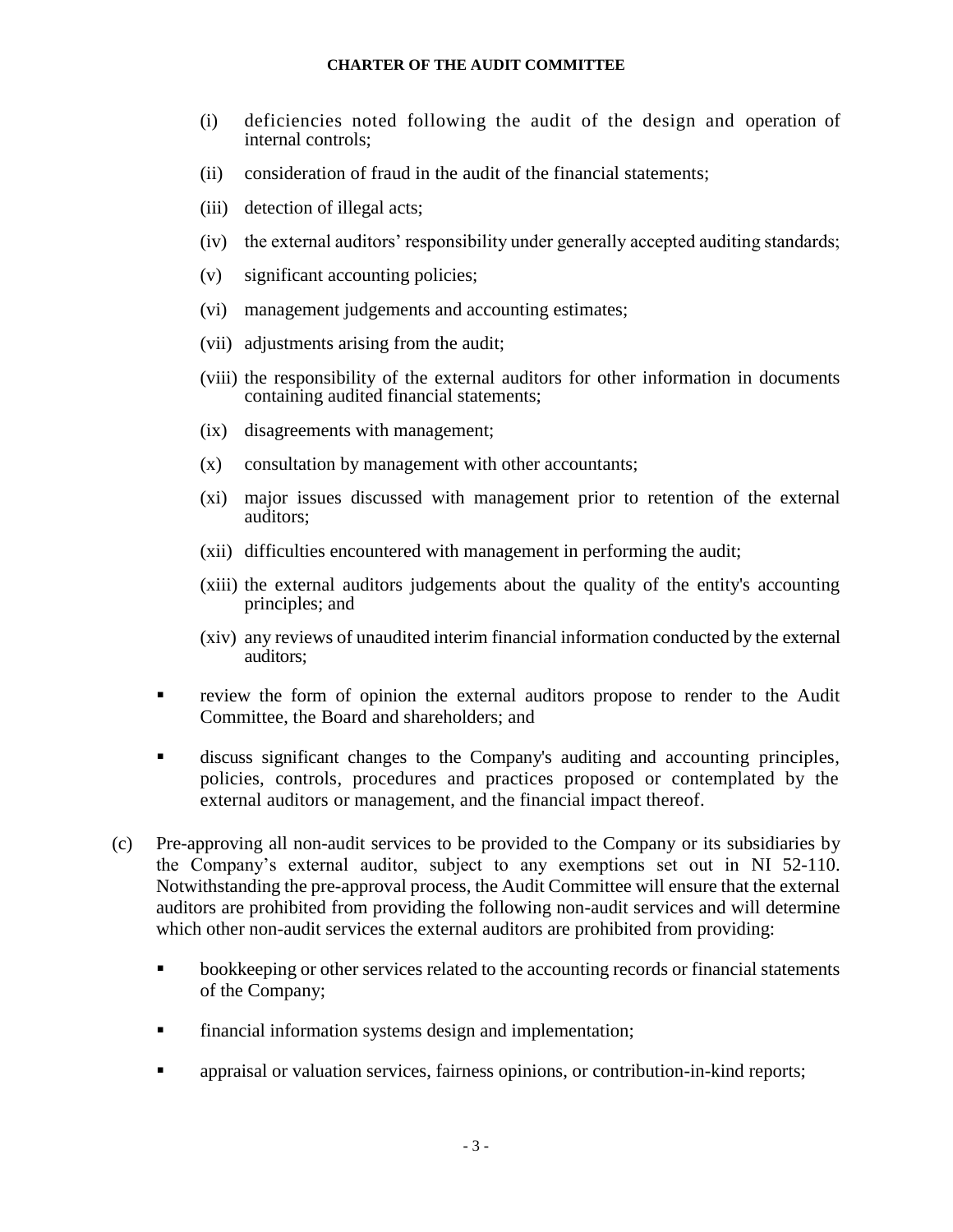- actuarial services:
- **•** internal audit outsourcing services;
- **Example 1** management functions or human resources;
- broker, dealer, investment adviser or investment banking services;
- **EXECUTE:** legal services and expert services unrelated to the audit; and
- any other service that the Audit Committee determines to be impermissible.
- (d) Ensuring that the external auditors submit annually to the Company and the Audit Committee a formal written statement of the fees billed for each of the following categories of services rendered by the external auditors: (i) the audit of the Company's annual financial statements for the most recent fiscal year and, if applicable, the reviews of the financial statements included in the Company's Quarterly Reports for that fiscal year; and (ii) all other services rendered by the external auditors for the most recent fiscal year, in the aggregate and by each service.
- (e) Reviewing the Company's financial statements, Management's Discussion and Analysis, annual and interim earnings press releases and any other reports or other financial information to be submitted to any regulatory body, or the public, before the Company files, issues or publicly discloses the information. In connection with such review, the Audit Committee will ensure that:
	- **In management has reviewed the financial statements with the Audit Committee,** including significant judgments affecting the financial statements;
	- the members of the Audit Committee have discussed among themselves, without management or the external auditors present, the information disclosed to the Audit Committee; and
	- the Audit Committee has received the assurance of both financial management and the external auditors that the Company's financial statements are fairly presented in conformity with Canadian GAAP in all material respects.
- (f) Ensuring that adequate procedures are in place for the review of the Company's public disclosure of financial information extracted or derived from the Company's financial statements, other than the public disclosure referred to above, and periodically assessing the adequacy of those procedures.
- (g) Reviewing, evaluating and monitoring any risk management program implemented by the Company, including any revenue protection program. This function should include:
	- risk assessment:
	- quantification of exposure;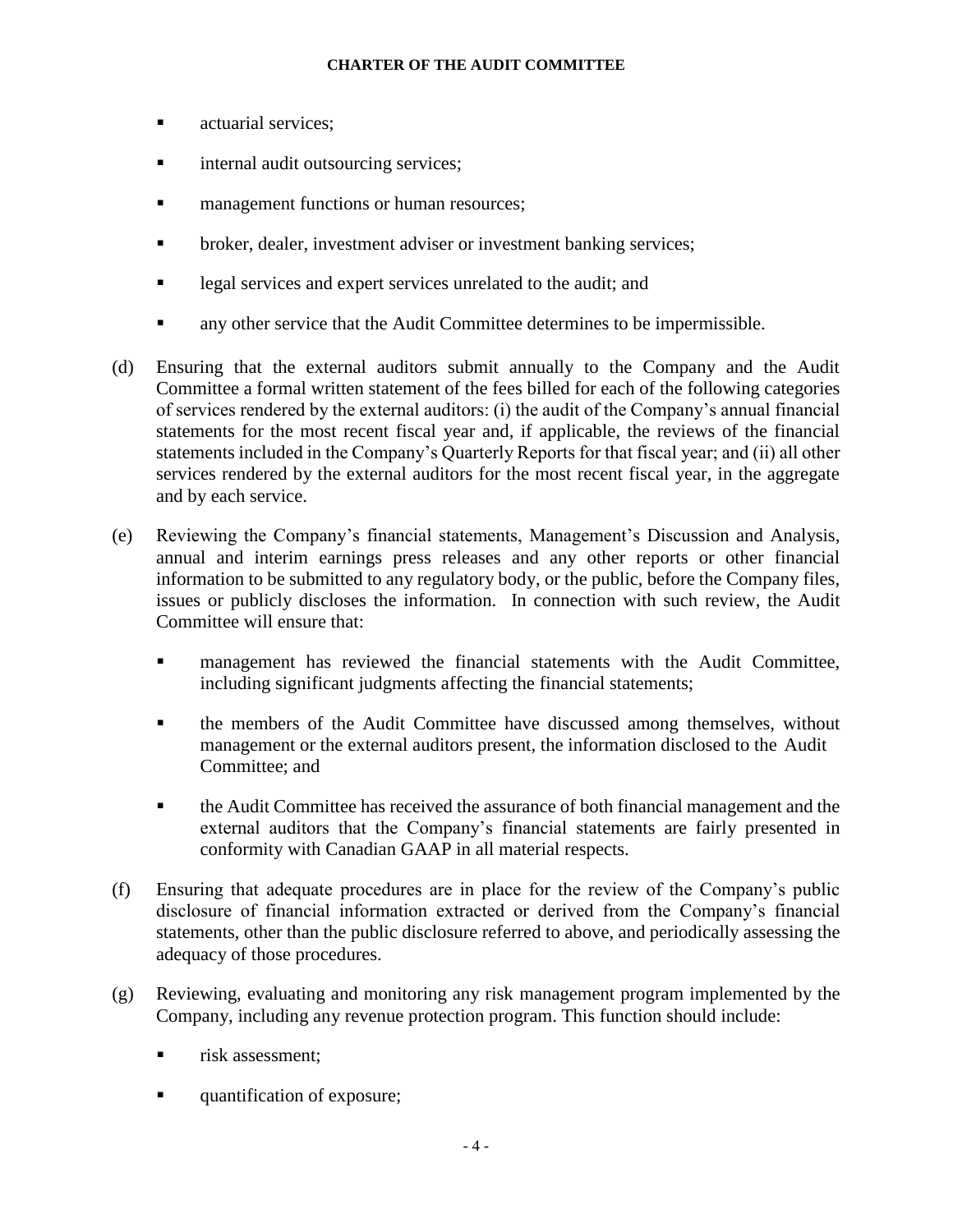- **•** risk mitigation measures; and
- **•** risk reporting.
- (h) Reviewing the adequacy of the resources of the finance and accounting group, along with its development and succession plans.
- (i) Establishing procedures for:
	- **EXECUTE:** the receipt, retention and treatment of complaints received by the Company regarding accounting, internal accounting controls, or auditing matters; and
	- the confidential, anonymous submission by employees of the Company of concerns regarding questionable accounting or auditing matters.
- (j) Reviewing and approving the Company's hiring policies regarding partners, employees and former partners and employees of the present and former external auditor of the Company.
- (k) Annually reviewing and revising this Charter as necessary with the approval of the Board of the Company and the text relating to this Charter which is required to appear in the Annual Information Form of the Company, as more specifically set out in Form 52-110FI *Audit Committee Information Required in an AIF*.
- (l) Reviewing and assessing the adequacy of the Code of Business Conduct and Ethics governing the officers, directors and employees of the Company and the Code of Ethics governing Financial Reporting Officers at least annually or otherwise, as it deems appropriate, and propose recommended changes to the Board.
- (m) Reporting its activities to the Board on a regular basis and to make such recommendations with respect to the above and other matters as the Audit Committee may deem necessary or appropriate.
- (n) Reviewing and discussing with management, and approving all related party transactions.

# **4. AUTHORITY**

The Audit Committee has the authority to:

- (a) Engage independent counsel and other advisors as the Audit Committee determines necessary to carry out its duties;
- (b) Set and pay the compensation for any advisors employed by the Audit Committee, in accordance with applicable corporate statutes; and
- (c) Communicate directly with the external auditors.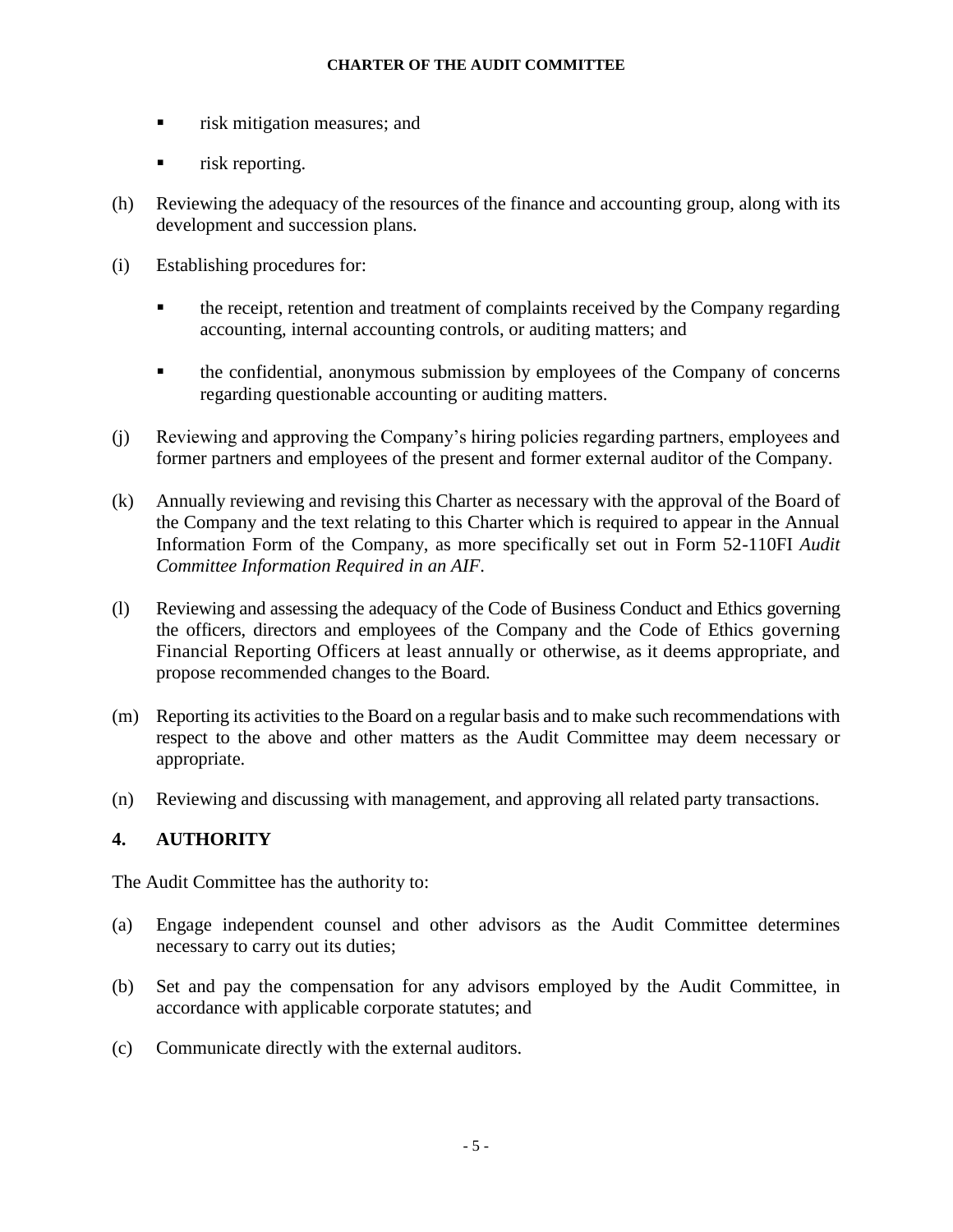## **5. ADMINISTRATIVE PROCEDURES**

- 5.1 The Audit Committee will meet regularly and whenever necessary to perform the duties described above in a timely manner, but not less than four times a year. Meetings of the Audit Committee shall be held from time to time as the Committee or the Audit Chairman of the Committee shall determine upon 48 hours notice to each of its members and by means of conference call or similar communications equipment by means of which all persons participating in the meeting can hear each other.
- 5.2 The notice period may be waived by a quorum of the Audit Committee.
- 5.3 The Committee will record minutes of its meetings and, through its Chairman, report periodically to the Board.
- 5.4 At the discretion of the Audit Committee, meetings may be held with representatives of the external auditors and appropriate members of management.
- 5.6 The external auditors will have direct access to the Audit Committee at their own initiative.
- 5.7 The Chairman of the Audit Committee may be appointed by the Board; however, if the Board does not appoint a Chairman, the members of the Audit Committee shall designate a Chairman by a majority vote of the Audit Committee.
- 5.8 A quorum for the transaction of business at any meeting of the Audit Committee shall be a majority of the number of members of the Audit Committee.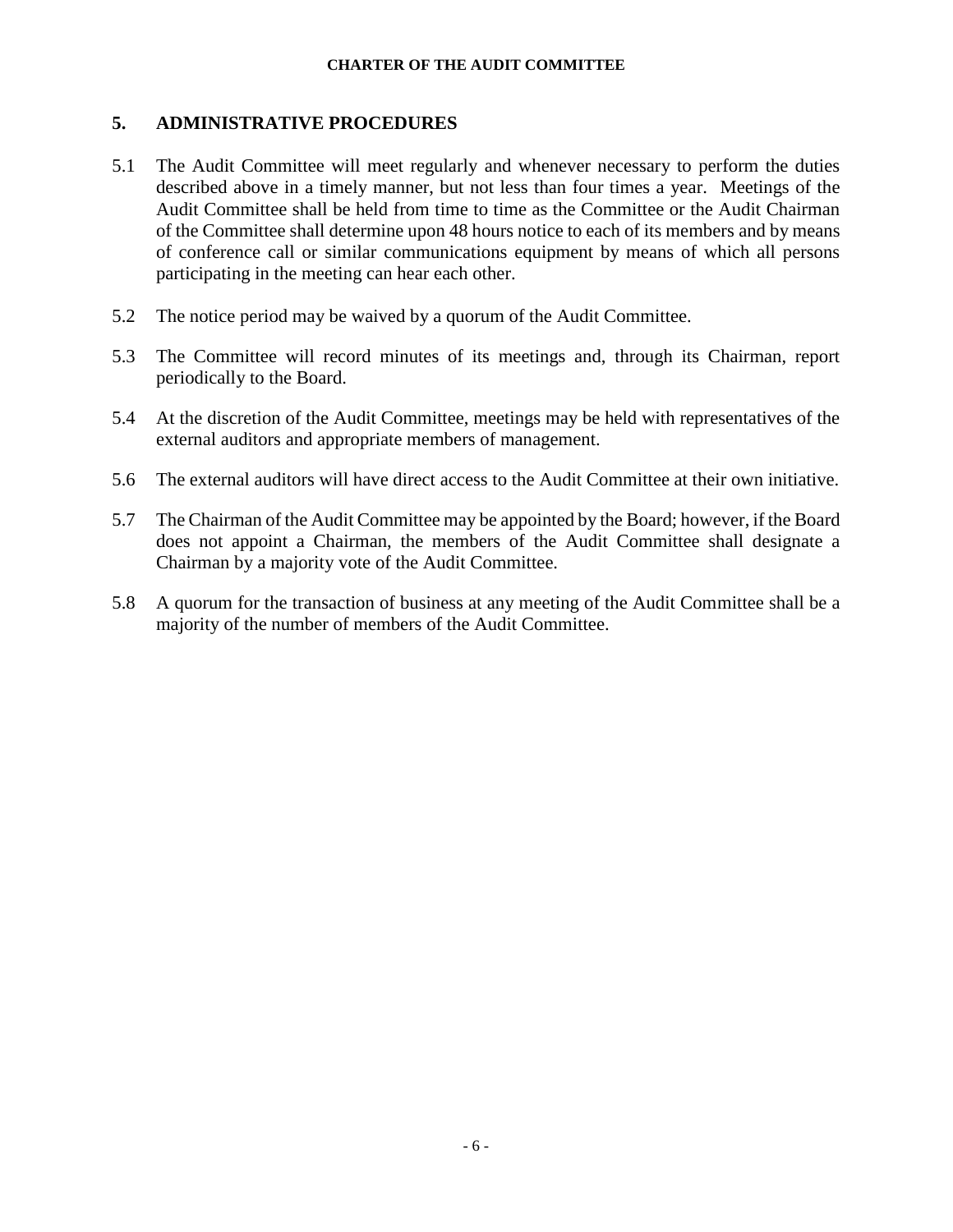## **SCHEDULE "A"**

# **POSITION DESCRIPTION FOR THE CHAIRMAN OF THE AUDIT COMMITTEE**

## **1. PURPOSE**

The Chairman of the Audit Committee of the Board shall be an independent director who is elected by the Board to act as the leader of the Committee in assisting the Board in fulfilling its financial reporting and control responsibilities to the shareholders of the Company.

## **2. WHO MAY BE CHAIRMAN**

The Chairman will be selected from amongst the independent directors of the Company who have a sufficient level of financial sophistication and experience in dealing with financial issues to ensure the leadership and effectiveness of the Committee.

The Chairman will be selected annually at the first meeting of the Board following the annual general meeting of shareholders.

## **3. RESPONSIBILITIES**

The following are the primary responsibilities of the Chairman:

- (a) chairing all meetings of the Committee in a manner that promotes meaningful discussion;
- (b) ensuring adherence to the Committee's Charter and that the adequacy of the Committee's Charter is reviewed annually;
- (c) providing leadership to the Committee to enhance the Committee's effectiveness, including:
	- (i) providing the information to the Board relative to the Committee's issues and initiatives and reviewing and submitting to the Board an appraisal of the Company's independent auditors and internal auditing functions;
	- (ii) ensuring that the Committee works as a cohesive team with open communication, as well as ensuring open lines of communication among the independent auditors, financial and senior management and the Board for financial and control matters;
	- (iii) ensuring that the resources available to the Committee are adequate to support its work and to resolve issues in a timely manner;
	- (iv) ensuring that the Committee serves as an independent and objective party to monitor the Company's financial reporting process and internal control systems, as well as to monitor the relationship between the Company and the independent auditors to ensure independence;